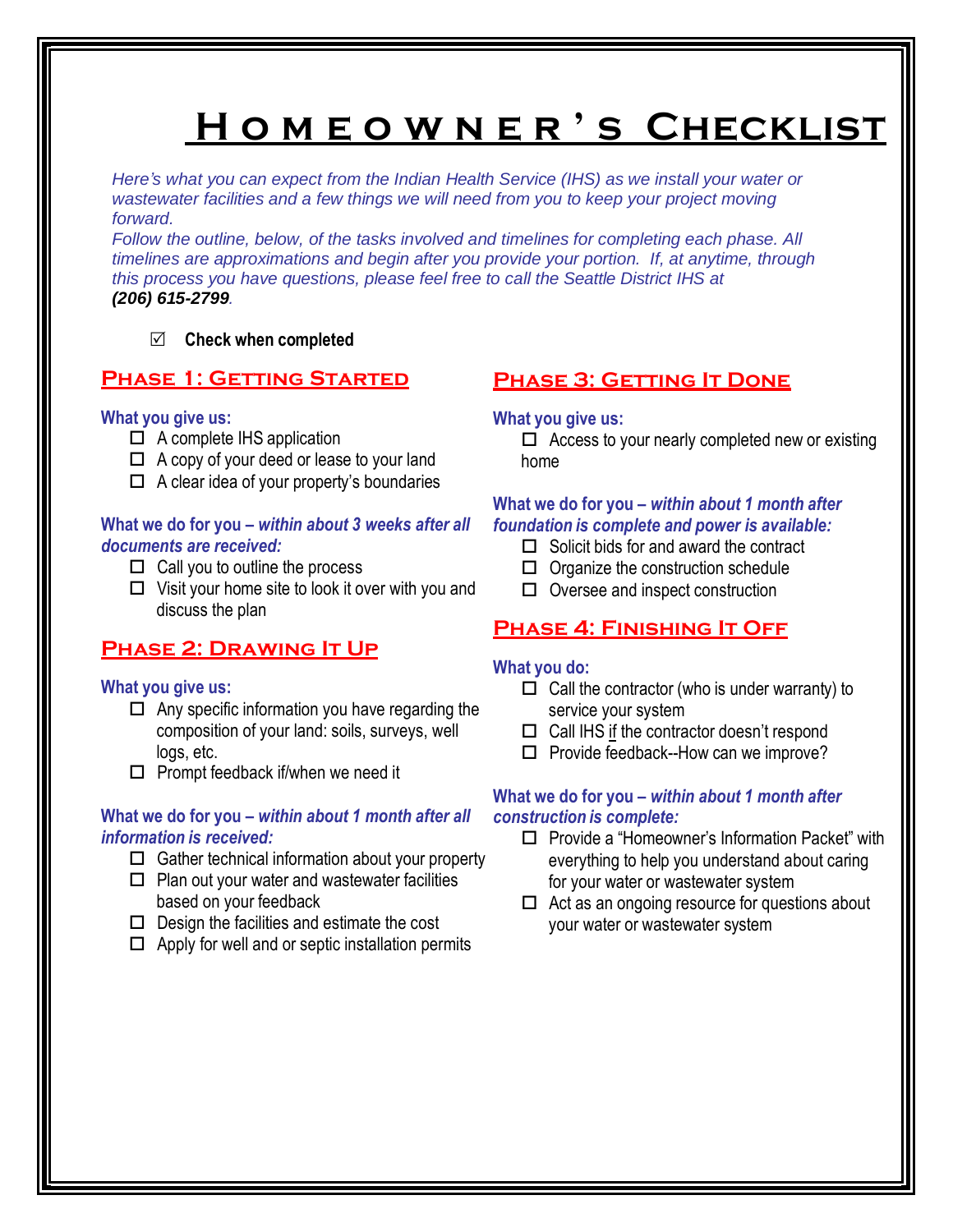

## APPLICATION For



## Individual Site Sanitation Facilities Portland Area Indian Health Service Seattle District Office

| <b>HOMEOWNER INFORMATION</b> |                                                                                                                                                                                                                               |                    |                                                                                  |  |  |  |  |
|------------------------------|-------------------------------------------------------------------------------------------------------------------------------------------------------------------------------------------------------------------------------|--------------------|----------------------------------------------------------------------------------|--|--|--|--|
| 1.                           |                                                                                                                                                                                                                               |                    |                                                                                  |  |  |  |  |
| 2.                           |                                                                                                                                                                                                                               |                    |                                                                                  |  |  |  |  |
| 3.                           |                                                                                                                                                                                                                               |                    |                                                                                  |  |  |  |  |
| 4.                           | Current Mailing Address: No. 2006. The Contract of the Current Mailing Address: No. 2007. The Contract of the Contract of the Contract of the Contract of the Contract of the Contract of the Contract of the Contract of the |                    |                                                                                  |  |  |  |  |
|                              |                                                                                                                                                                                                                               |                    |                                                                                  |  |  |  |  |
| 5.                           | Have you previously received sanitation facilities from IHS? _______________ If so, what year? ___________                                                                                                                    |                    |                                                                                  |  |  |  |  |
| 6.                           | Of which Tribe are you a member?<br><u>Discussed by an architecture</u> and the set of which Tribe are you a member?                                                                                                          |                    |                                                                                  |  |  |  |  |
|                              | <b>HOMESITE INFORMATION</b>                                                                                                                                                                                                   |                    | ,我们也不会有什么。""我们的人,我们也不会有什么?""我们的人,我们也不会有什么?""我们的人,我们也不会有什么?""我们的人,我们也不会有什么?""我们的人 |  |  |  |  |
|                              |                                                                                                                                                                                                                               |                    |                                                                                  |  |  |  |  |
|                              |                                                                                                                                                                                                                               |                    |                                                                                  |  |  |  |  |
| 8.                           |                                                                                                                                                                                                                               |                    |                                                                                  |  |  |  |  |
| 9.                           | Township: Range: Section: Newsletter Section:                                                                                                                                                                                 |                    |                                                                                  |  |  |  |  |
|                              |                                                                                                                                                                                                                               |                    |                                                                                  |  |  |  |  |
|                              |                                                                                                                                                                                                                               |                    | ,我们也不会有什么。""我们的人,我们也不会有什么?""我们的人,我们也不会有什么?""我们的人,我们也不会有什么?""我们的人,我们也不会有什么?""我们的人 |  |  |  |  |
|                              |                                                                                                                                                                                                                               |                    | ,我们也不会有什么?""我们的人,我们也不会有什么?""我们的人,我们也不会有什么?""我们的人,我们也不会有什么?""我们的人,我们也不会有什么?""我们的人 |  |  |  |  |
|                              | Note: To make site accessible for visit, please move vehicles and leash animals.                                                                                                                                              |                    |                                                                                  |  |  |  |  |
|                              | 12. Land Status:                                                                                                                                                                                                              |                    | Trust (Tribal): ______ Trust (Indiv): ______ Fee: ______ Divided Interest: _____ |  |  |  |  |
|                              |                                                                                                                                                                                                                               |                    |                                                                                  |  |  |  |  |
|                              | If leased, number of years:<br><b>Note</b> : A legal deed or lease, establishing the applicant as the owner or lessee, must be submitted.                                                                                     |                    |                                                                                  |  |  |  |  |
|                              | 13. Type of Home:<br>Note: Mobile homes must be off of wheels and have complete skirting.                                                                                                                                     |                    | Mobile__________                                                                 |  |  |  |  |
|                              | 14. Year that home was built:<br>$\overline{\phantom{a}}$                                                                                                                                                                     |                    | Years you have lived in home: ___________                                        |  |  |  |  |
|                              | 15. Number of bedrooms:                                                                                                                                                                                                       | bathrooms:         | residents: ___________                                                           |  |  |  |  |
|                              | 16. Home is or will be primary residence: Yes: ______________ No: No:                                                                                                                                                         |                    |                                                                                  |  |  |  |  |
|                              | 17. Home constructed/on site? Yes: __________                                                                                                                                                                                 | No:_______________ |                                                                                  |  |  |  |  |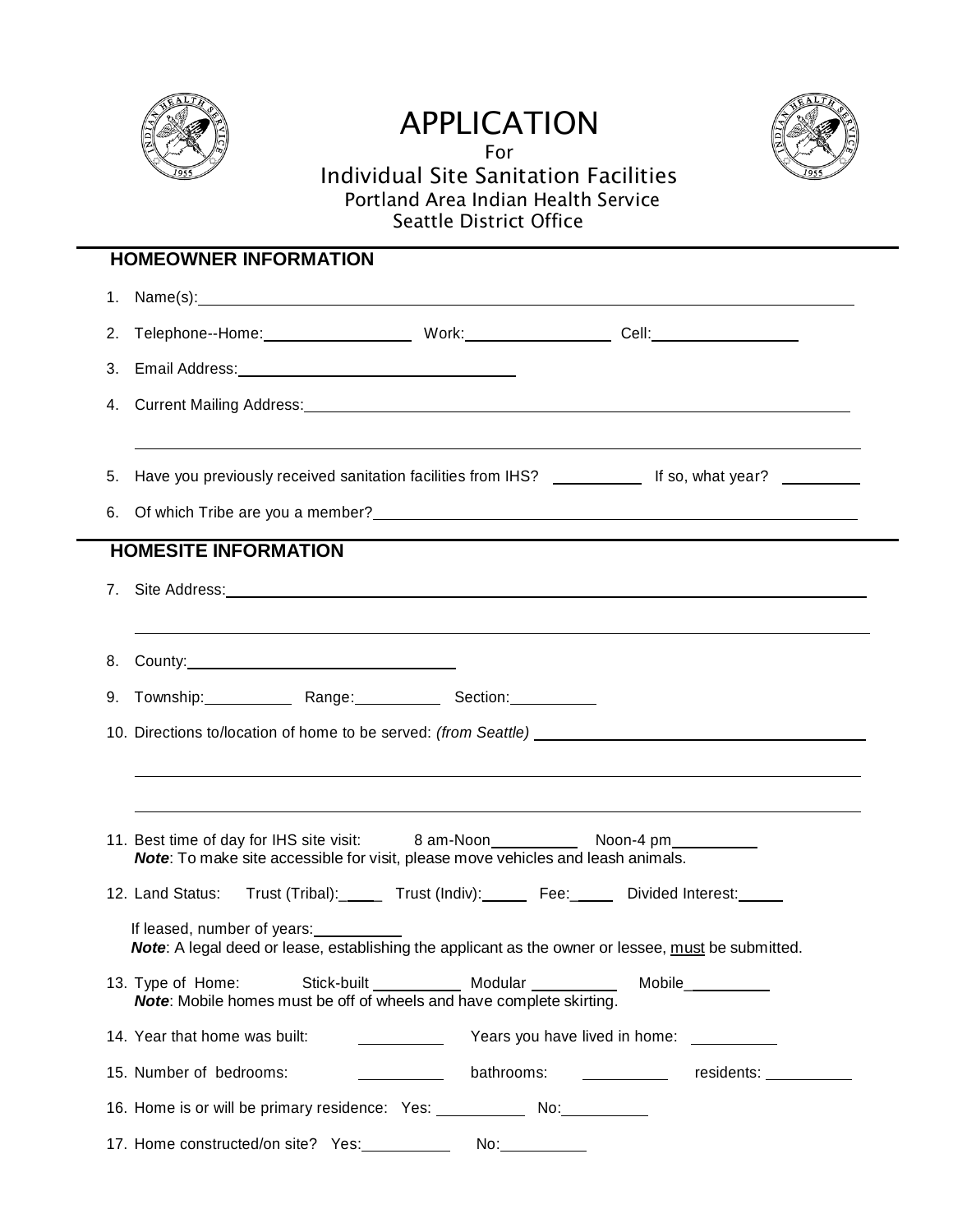- 19. Electrical power available at site: Yes: No: No: If not, when: *Note*: Construction cannot begin until power is available at site.
- 20. Existing Water facilities currently at site:
	- Individual Well, with Pump and Pressure System
	- CommunityWater Connection
	- Are existing facilities failing or insufficient?
	- None
- 21. Existing Sewer Facilities currently at site:
	- Septic Tank & Drainfield
	- Community Sewer Connection
	- Are existing facilities failing or insufficient?
	- None
- 22. Likely Water Facilities Requested:
	- Individual Well
	- Well Pump w/Pressure System
	- CommunityWater Connection
- 23. Likely Sewer Facilities Requested:
	- Individual Septic Tank/Drainfield
	- Community Sewer Connection
	- **Other**
- 24. Reason(s) for Requested Service:
	- Service to new home
	- Service to rehabilitated home
	- Replacement of failed facilities
	- Other
- 25. Please attach the following documents to this application (if available):
	- Legal deed or long-term (10 yr.) lease (**required**)
	- Proof of tribal membership
	- Legal survey of land by licensed surveyor
	- Site plan showing property lines and location of all future or existing buildings, roads, water, etc.
	- As-built drawings for existing water or sewer facilities
	- Plans showing dimensions of future home
	- Proof of any easement required for service

*Note*: In some cases, property corners set by a licensed surveyor will need to be visible to install sanitation facilities.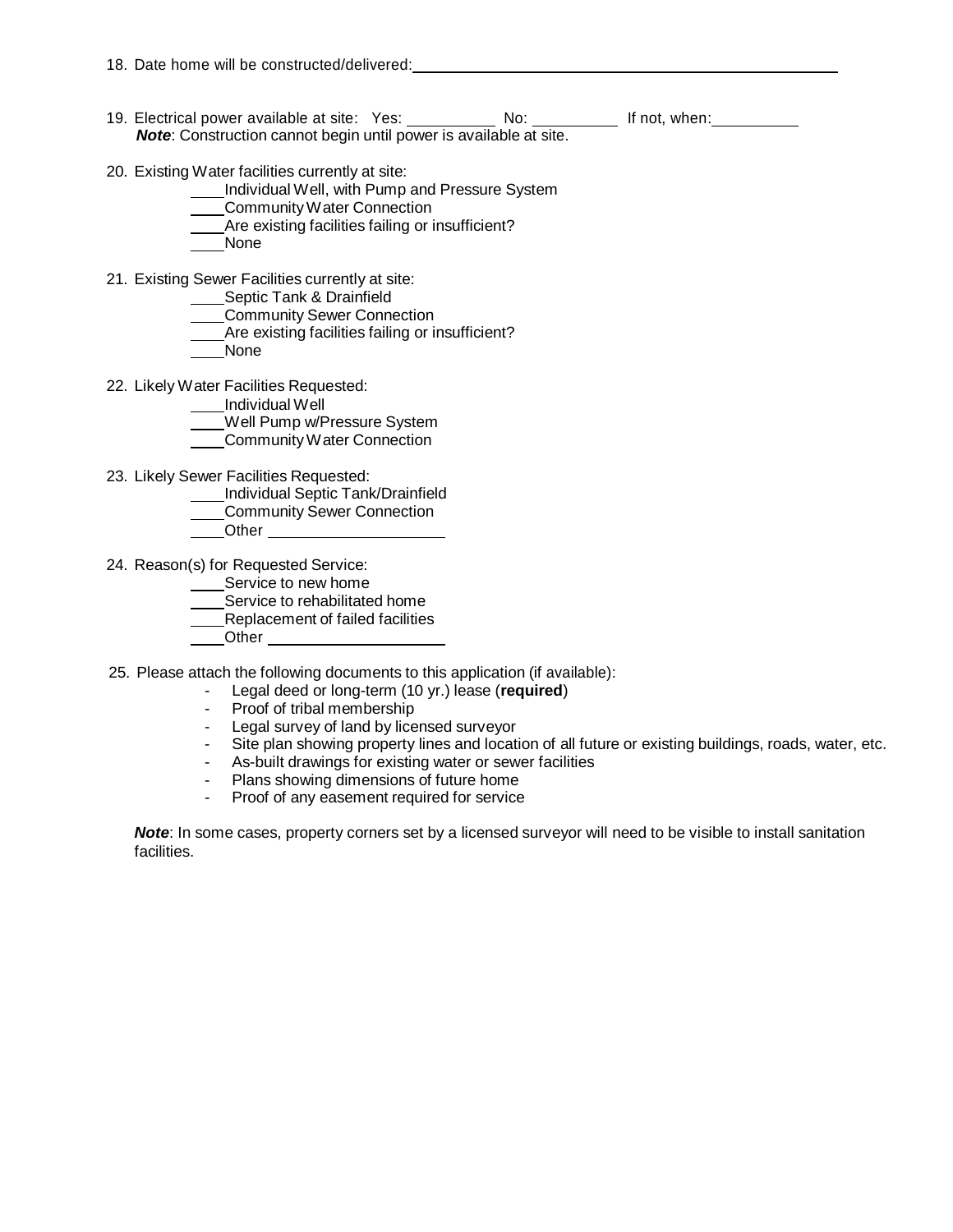## INDIVIDUAL SITE GUIDELINES

## **HOMEOWNER AUTHORIZATION**

#### I hereby certify that the information in this Application is true and accurate to the best of my knowledge. I **hereby agree:**

- To allow IHS or its authorized representatives to enter upon my property to evaluate the site and to construct or inspect the facilities requested in this application.
- To obtain all easements and permits necessary for the requested sanitation facilities.
- To accept ownership upon completion of the requested sanitation facilities, and to operate and maintain them in a satisfactory manner.

### I understand that these facilities will be provided only if funding is available and if this application meets IHS **qualification requirements.**

### If requesting an individual septic system, I have read the septic care information attached to this application.

|                       | Liaison Phone Number: Fax Number: Fax Number:                                                                                                           |      |  |
|-----------------------|---------------------------------------------------------------------------------------------------------------------------------------------------------|------|--|
|                       | Liaison Mailing Address: Letter and Contract and Contract and Contract and Contract and Contract and Contract and                                       |      |  |
|                       |                                                                                                                                                         |      |  |
|                       | Applicant is applying for sanitation facilities with IHS, OEH&E, please verify the applicants eligibility.                                              |      |  |
| <b>TRIBE</b>          | □ Applicant is within the Tribe/ Nation contract Health Service Delivery Area (CHSDA).                                                                  |      |  |
| VERIFICATION ________ | Authorizing Official                                                                                                                                    | Date |  |
| 28. Zoning:           | Is the proposed home site in conformance with zoning regulations?<br>Is there any reason that this site is not acceptable for residential construction? |      |  |

30. **Tribal Eligibility and Endorsement**: This application has been reviewed by the Tribe. The applicant is a member of a Federal Recognized Tribe and the application is eligible. Therefore; the applicant is recommended for services.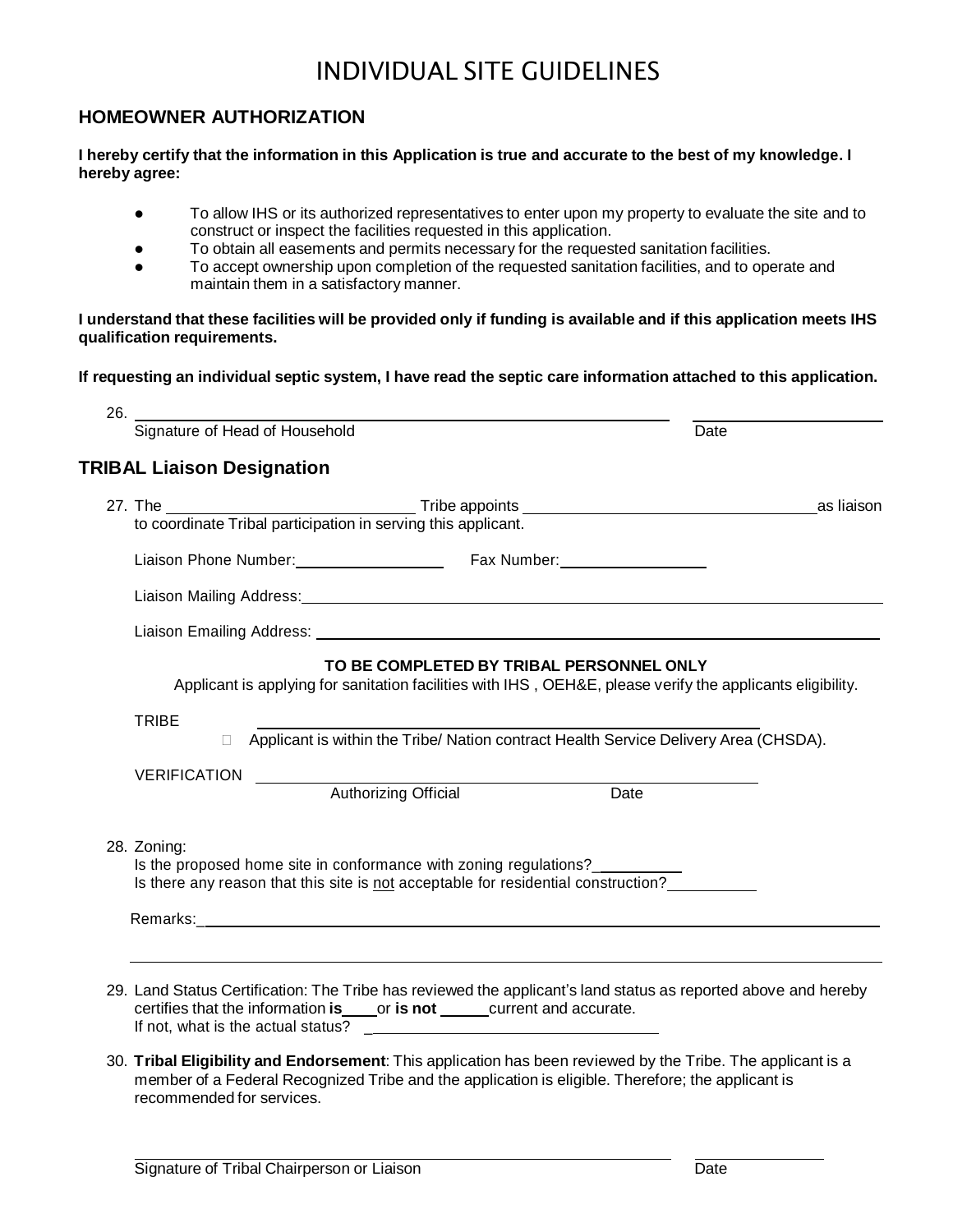*Note*: Incomplete or unsigned forms will be returned for completion.

## **INDIAN HEALTH SERVICE ACKNOWLEDGEMENT**

31. Application Received:

**IHS Service Request Manager Date Constrainer Construction Construction Construction Construction Date**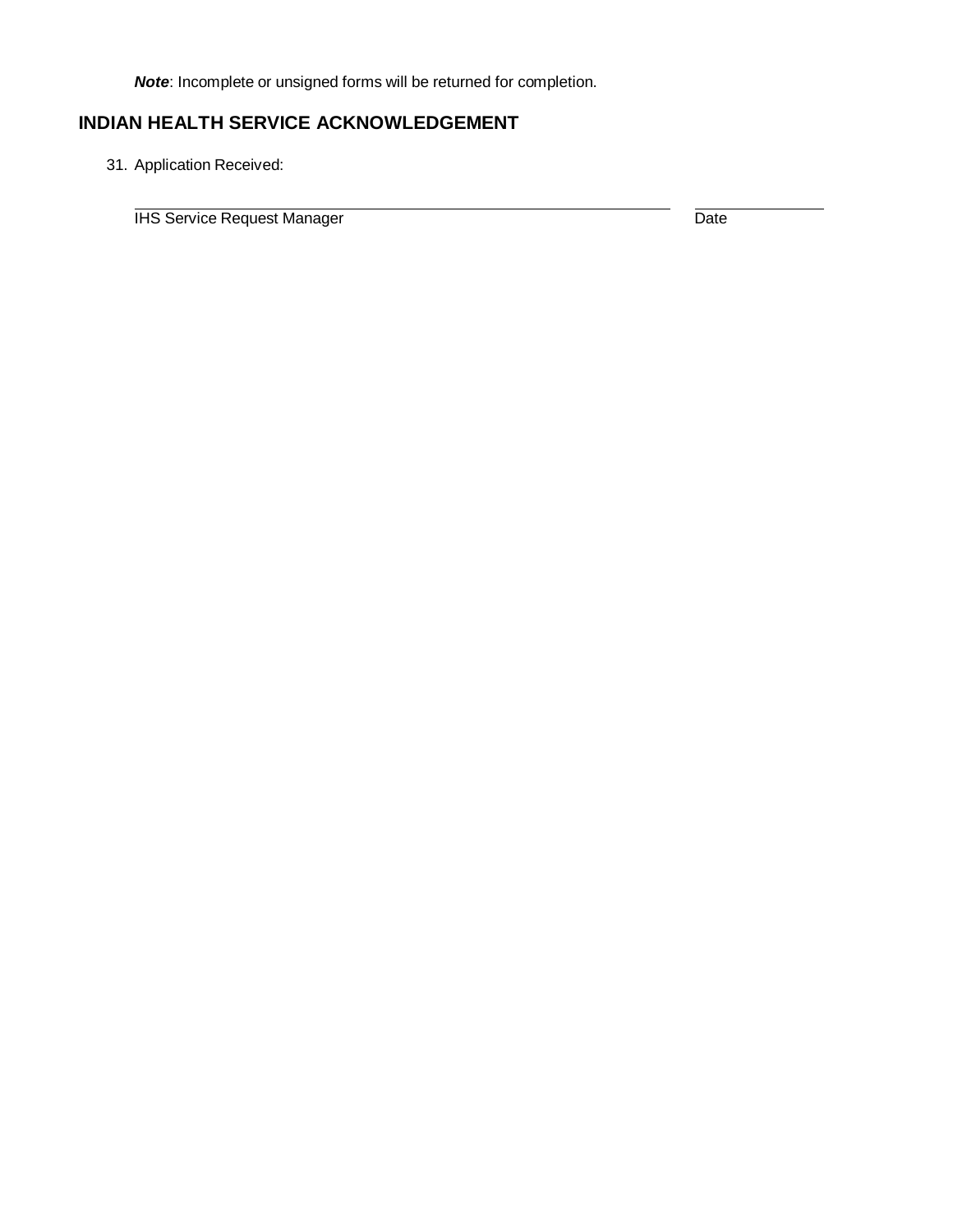

#### **Department of Health & Human Services INDIAN HEALTH SERVICE Office of Environmental Health and Engineering (OEHE) Seattle District Office; 701 Fifth Ave., Suite 1600, M/S 30, Seattle, WA 98104 (206) 615-2799**

## **About Us**

The Sanitation and Facilities Construction (SFC) Program and the Office of Environmental Health and Engineering (OEHE) were created within Indian Health Service (IHS) to support necessary components of IHS. The SFC Program provides American Indian homes and communities with essential water supply, sewage disposal, and solid waste disposal facilities. SFC and OEHE environmental engineers plan, design and manage water and wastewater construction projects for tribal members in Washington State and throughout the nation.

Our goal is to raise the health status of American Indians to the highest possible level by providing public health services. The SFC Program also supplies technical and financial assistance to the Tribes for cooperative development and continued operation of safe water, wastewater, and solid waste systems and related support facilities.

## **What is an Onsite Sewage System?**

An onsite sewage system (OSS) is also known as a septic system. OSS are designed to help prevent the spread of illness and disease by collecting, treating and dispersing wastewater from a home or business into the native soils near that building.

An OSS is typically comprised of two or more components linked together by pipes. There are two general types of systems used most often in Washington State. The unique site conditions for each individual lot (e.g., soil type and depth, size of lot, distance to surface waters and wells, etc.) determine which type of OSS can be installed. Different combinations of components may be used to best suit site conditions and owner preferences.

### **General Types of OSS**

#### *Standard Gravity OSS*

This is the most common type of system and it usually has two main parts: the septic tank and the drainfield. Sometimes a pump tank is also used in a standard system to transport the effluent to a drainfield above the septic tank.

*Indian Health Service (IHS) strongly recommends pumping the septic tank at least once every three years.*

#### *Alternative OSS*

This type of system is required where soil depth and/or other site conditions do not allow a standard gravity system to be used. IHS highly recommends that alternative OSS have annual operation and maintenance (O&M) and be inspected at least once a year by a certified maintenance provider.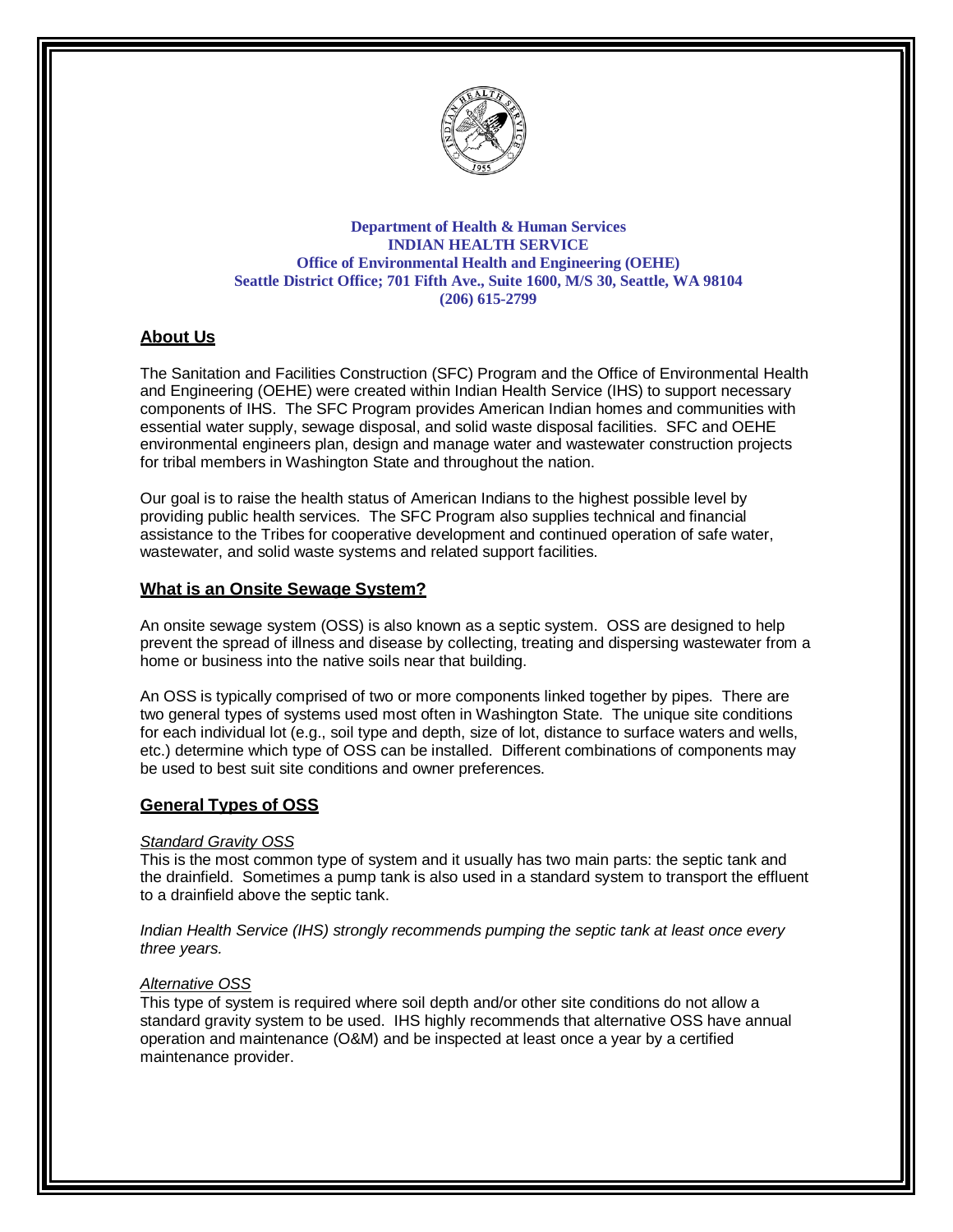#### **Onsite Sewage System: DO's**

#### **DO** Know Where Your OSS is Located and Protect it:

Have a copy of your as-built drawing or map the location of all parts of your septic system. IHS or your local health district can provide you with a copy.

If you move, remember to provide all records and information to new owners or tenants.

Keep a "rainy day fund" to cover possible repair and maintenance costs.

Educate your family, guests or renters on how to care for the system.

**DO** Inspect Your OSS Yearly:

Keep accurate, detailed records of any repairs and pumping.

Maintain an operations and maintenance contract with a licensed specialist.

#### **DO** Use Water Wisely:

Conserve water through the use of low-flow fixtures, doing laundry throughout the week rather than on one specific day, limit shower length and fix any plumbing leaks promptly.

Direct runoff from roofs, streets, driveways and adjoining property away from the sewage system area.

Keep any irrigation (sprinkler) system at least 10 feet from the edge of the on-site sewage system.

Drain water from hot tubs and water softeners away from the drainfield, storm drains and surface waters.

#### **Onsite Sewage System: DON'Ts**

**DON'T** Compact Soils of Drainfield or Reserve Area in any Way by:

Driving/parking vehicles, boats or heavy equipment in the OSS area.

**DON'T** Disturb the Drainfield or Reserve Area by:

Building, burning or grazing livestock in the area.

Covering it with landscaping materials—other than grass.

Driving across the sewage system, grading, leveling, filling or cutting the area.

Installing a sprinkler system or planting deep-rooted water-loving plants over the drainfield.

Planting a vegetable garden for human consumption on your drainfield or mound.

#### **DON'T** Overload the System by:

Using too much water.

Using a garbage disposal.

Using tank additives or "miracle" septic system cleaners.

Discarding medications or strong household cleaning products down the drain or toilet.

Allowing backwash from water softeners or conditioners.

Pouring shortening or meat fats down the drain (which will turn into solids in cold water).

#### **MOST IMPORTANT: Pump your septic tank at least once every three years!**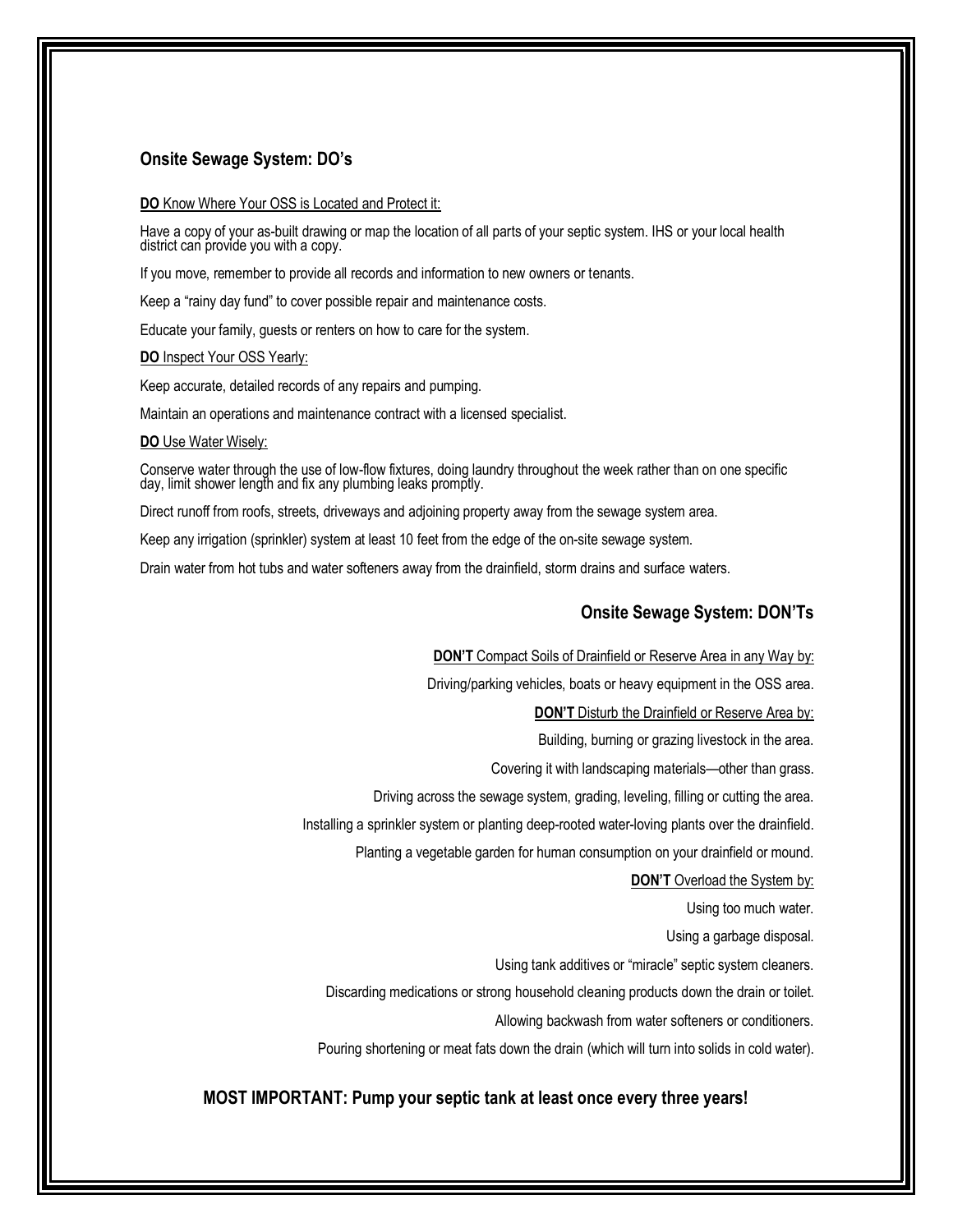

## **Applicant Certification**

I understand these facilities will be provided only if funding is available and if this application meets all IHS qualification requirements. (Please Read and Initial A – G Below)

I hereby understand and agree:

- A. Water and Sewer projects may take up to four months and occasionally longer from completion of application to start construction.
- B. To allow the IHS or its authorized representatives to enter upon my property to evaluate the site and to construct or inspect facilities requested in this application.
- C. To obtain all easements and permits necessary for the requested sanitation facilities.
- D.  $\sim$  To accept ownership upon completion of the requested sanitation facilities and to operate and maintain them in a satisfactory manner.
- E. To assume responsibility for minor site cleanup (e.g., settlement around installed facilities) after the system installation is complete and equipment has been removed from the site.
- F. **I have disclosed to the IHS if I have been served with sanitation facilities** in the past.
- G. The IHS has a funding cost cap per home site. Any costs over and above such limit is the home owner's responsibility.

I certify all answers given are true, complete, and correct to the best of my knowledge and belief and are made in good faith. This certification is made with the knowledge that the information will be used to determine eligibility to receive benefits and false or misleading statementsmay constitute a violation of 18 U.S.C. 1001.

ロ

Signature of Applicant Date

*NOTE: INCOMPLETEAPPLICATIONS WILL NOT BE ACCEPTED.*

**RETURN APPLICATION TO**:

**Indian Health Service** 701 FIFTH AVENUE SUITE 1600 / MS 30 SEATTLE, WA. 98104

Application Received:

OEH&E Representative Date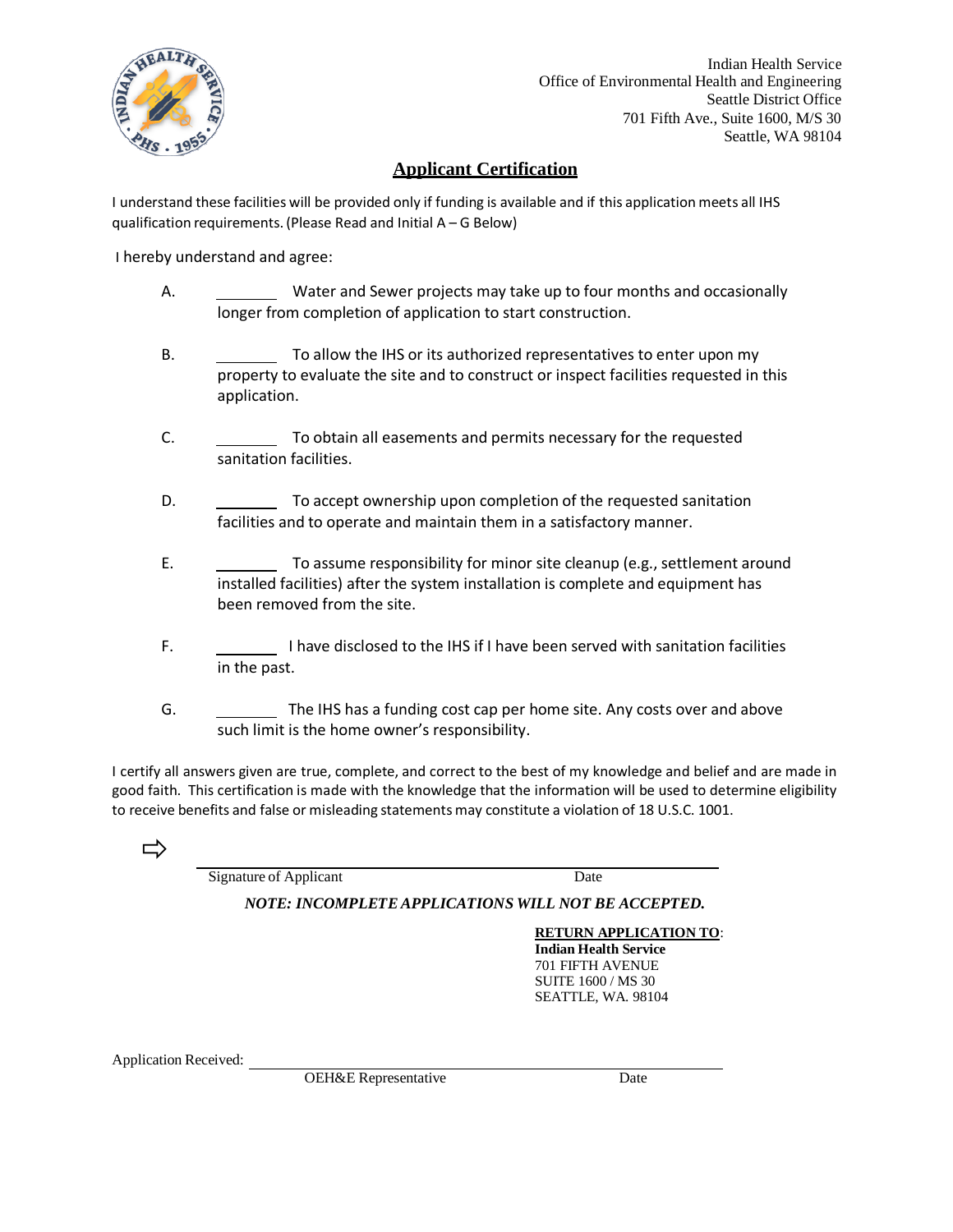## PROJECT PARTICIPATION INFORMATION Public Law 86 121 Sanitation Facilities Construction Program Division of Sanitation Facilities Construction Office of Environmental Health and Engineering<br>Portland Area Indian Health Service

| SPECIAL CIRCUMSTANCES RELATING TO PROOF OF OWNERSHIP  3 |
|---------------------------------------------------------|
|                                                         |
|                                                         |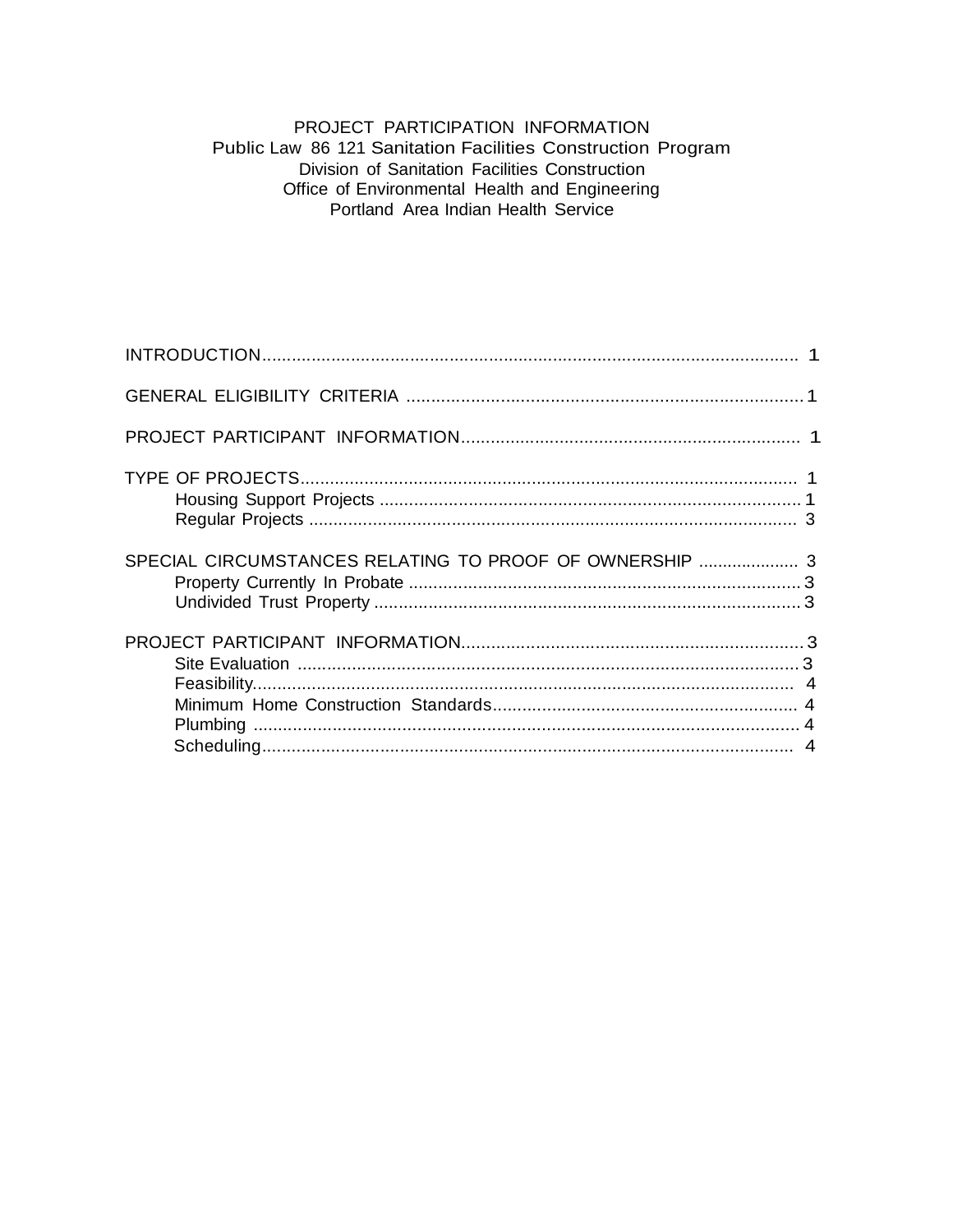### INTRODUCTION

Under the authority of Public Law 86-121, the Indian Health Service (IHS), Office of EnvironmentalHealth and Engineering is presently engaged in a program *to* assist Indian families with the construction of sanitation facilities which include water supply and sewage disposal facilities. The funding for this program is provided by the Congress to the Indian Health Service. These funds are to be used for items such as water wells, septic tanks, drainfields, lagoons, and community water and sewer hookups.

## GENERALELIGIBILITY CRITERIA

- You must be a member of a Federally recognized Indian tribe, band, or group.
- You must own the property on which your home is located and provide to the IHS a copy of the deed, title, 10 year lease, or contract for sale. (See "Special Circumstances Relating to Proof of Ownership")
- If you are building <sup>a</sup> new home or moving <sup>a</sup> home or mobile home to <sup>a</sup> site, the site must be evaluated by the IHS and found to be suitable for the provision of sanitation facilities. (See "Feasibility")

## PROJECT PARTICIPANT INFORMATION

- Your home must meet minimum construction standards and be your primary place of residence. (See "Minimum Home Construction Standards")
- If your home was built or purchased by an Indian housing authority through a Department of Housing and Urban Development (DHUD) program and is still under housing authority management, it is not eligible for assistance under the Public Law 86-121 program.
- If your house was previously served by the IHS under the Public Law 86-121 program, you may not be eligible for additional assistance and you will have to talk with an IHS representative at your local service unit for information about these services.

### TYPE OF PROJECTS

The Indian Health Service customarily receives funds from the Congress in two separate accounts. One account allows the IHS to provide sanitation facilities to existing Indian homes and is referred to by the IHS as "regular" project funding. The second account is earmarked to provide sanitation facilities to new or renovated Indian homes and is referred to by IHS as "housing", or "like-new" support project funds.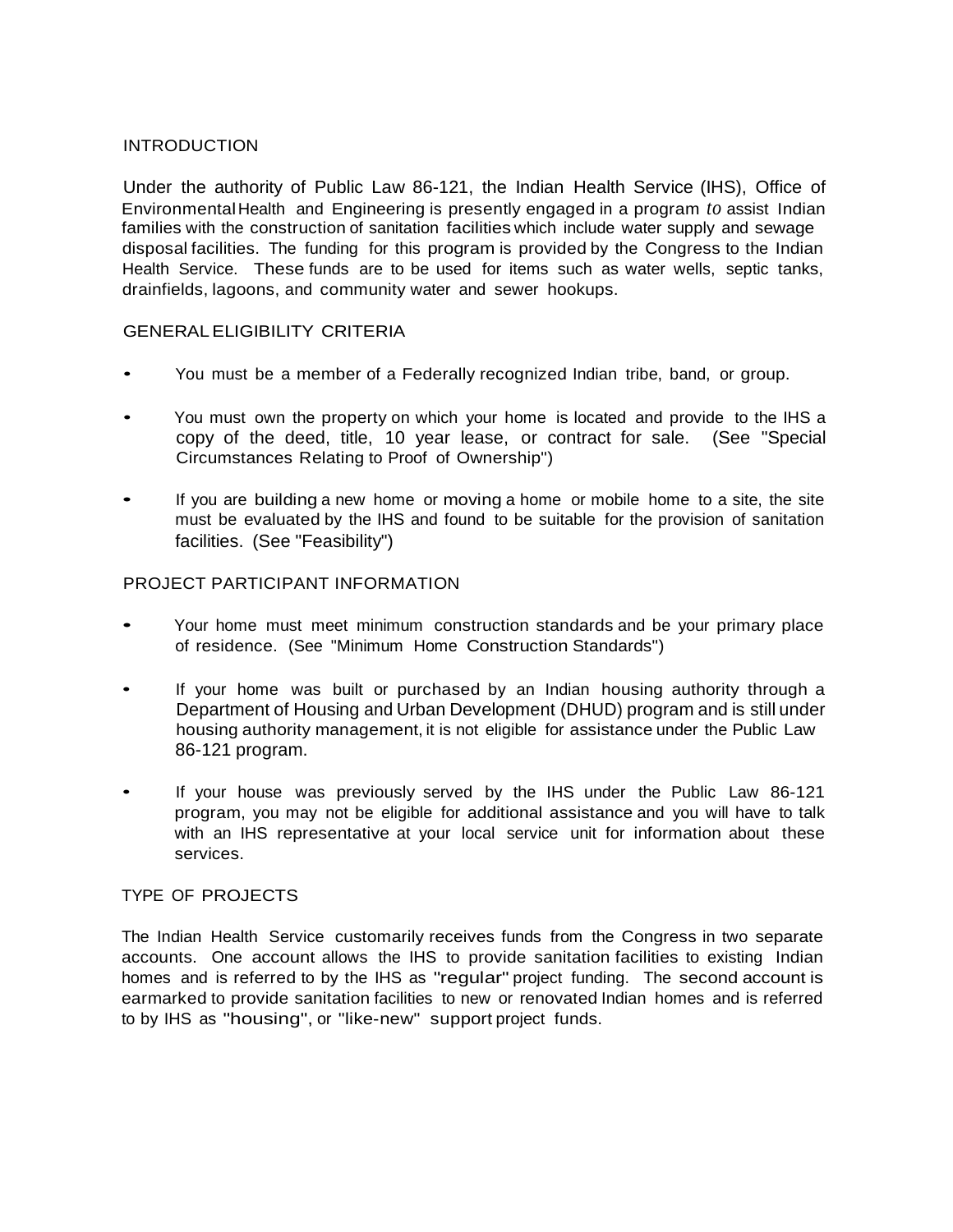**Housing Support Projects:** Homes that have been built or will be built or homes that have been renovated or will be renovated under the Bureau of Indian Affairs' Home Improvement Program (HIP) are eligible for IHS projects funded with "housing" support funds and are given preference over other homes that are eligible for inclusion in a "housing" support project. Other homes eligible for service under projects funded with "housing" support funds include newly constructed homes, "like-new" homes, and homes renovated to "like-new" condition. To be eligible for setvice under a "housing" support project, the plumbing in the home must be in place and in good working condition or must be provided by other than IHS funding sources prior to or concurrently with the IHS "housing" support project.

A "like-new" home is defined as follows:

- The home shall be owned and occupied by the participant, and the home shall be the participant's primary residence. Primary residence shall mean that the participant occupies the residence for more than eight months of each calendar year.
- The home shall have functional interior plumbing to include a kitchen sink, a water heater, and at least one bathroom with a lavatory, flush toilet, and bath tub and/or shower. All fixtures shall be functional, and there shall be no leaks in the supply or waste piping nor in the fixtures or faucets.
- The home shall have a permanently installed, functional, thermostatically controlled heating system which can be relied upon to function during the extended absence of the occupants while outside temperatures are at or below 0  $0C$  (32 °F).
- The home shall have electricity from a commercial provider.
- The home shall have adequate insulation which shall be equivalent to an R-11 rating in the walls and an R-19 rating in the ceilings.
- All windows and doors shall be in place and functional.
- The home shall have an adequate 10-year roof with no leaks.
- The structural integrity and overall functionality of the home shall be judged to be such that the home will be occupiable for minimum of 10 years.
- For new or like-new mobile homes to be considered permanent, they shall be blocked, tied down, towing tongue and wheels removed, and skirted. Single wide mobile homes shall be greater than 40 feet in length and shall not be marketed/sold as a recreational vehicle.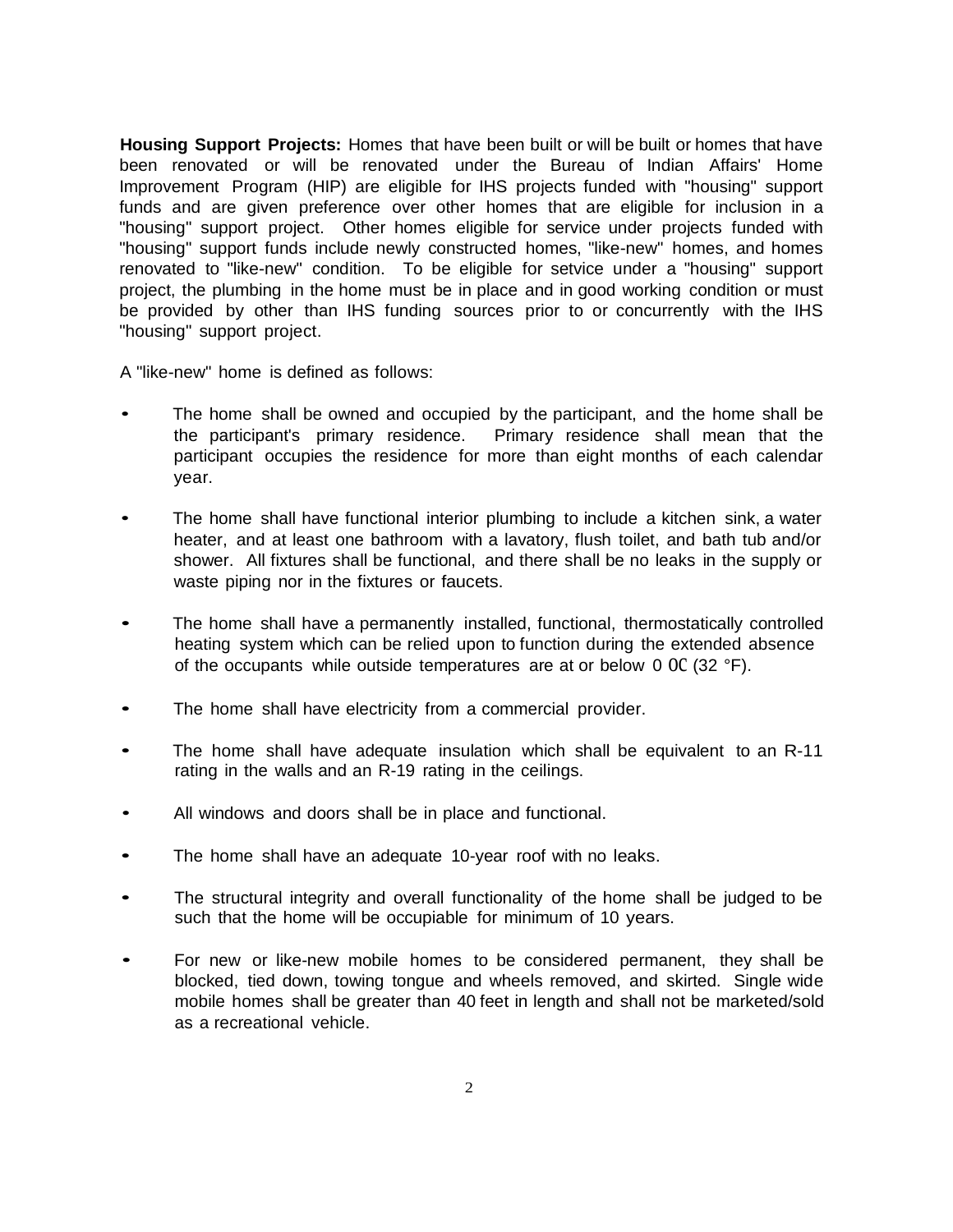- If the home is served by existing water supply and sewage disposal facilities, these facilities must be certified by a qualified inspector or engineer to be unsafe and/or nonfunctional, and such unsafe or nonfunctional conditions shall not have been caused by homeowner neglect.
- The home shall have a poured in place, undamaged concrete foundation.

As sanitation facility applications for new, like-new, or renovated to like-new homes are received, the IHS evaluates the eligibility of the home for a housing support project and for the feasibility to provide adequate sanitation facilities. Feasibility means our ability to design and install sanitation facilities that will function properly, that will meet applicable codes and design considerations, and that can be constructed at a reasonable cost. Once eligibility, feasibility, and tribal sponsorship are confirmed, the home is placed on the next available "housing" support project within the IHS service unit in which the home is located.

Regular Projects: With the regular fund account, a more elaborate process is used to determine which projects and homes will be served. During the spring of each year, the IHS reviews applications on file which do not otherwise qualify for "housing" support type projects. These homes are grouped into projects by community, county, or community water and sewer system service areas and reported to the IHS headquarters in Rockville, Maryland, through a computer database called the Sanitation Deficiency System (SDS)

#### SPECIAL CIRCUMSTANCES RELATING TO PROOF OF OWNERSHIP

Property Currently In Probate: Property that is in probate does not qualify for IHS assistance.

Undivided Trust Property: In the event you are requesting assistance for property for which you own an undivided share of the property, and another individual or individuals own the remainder of the property, you will be required to obtain a statement(s) from all the owner(s), giving you permission to occupy the property and make improvements. The statement(s) can be typed or hand written but must be signed by the owner(s) and notarized. You may obtain one statement signed by all other owners or utilize individual statements from each owner. When providing this documentation, an official deed/title showing all ownership is still required.

#### PROJECT PARTICIPANT INFORMATION

f

Site Evaluation: Once your completed application and land ownership papers are received, the IHS will arrange to evaluate your homesite to verify the need for sanitation facilities and determine the feasibility of providing those which are needed. If you are planning to build a new house or purchase a new mobile home, the IHS will evaluate the homesite before construction of the new home begins or the mobile home is placed on the site. The IHS is not obligated to serve your new home or mobile home on sites which are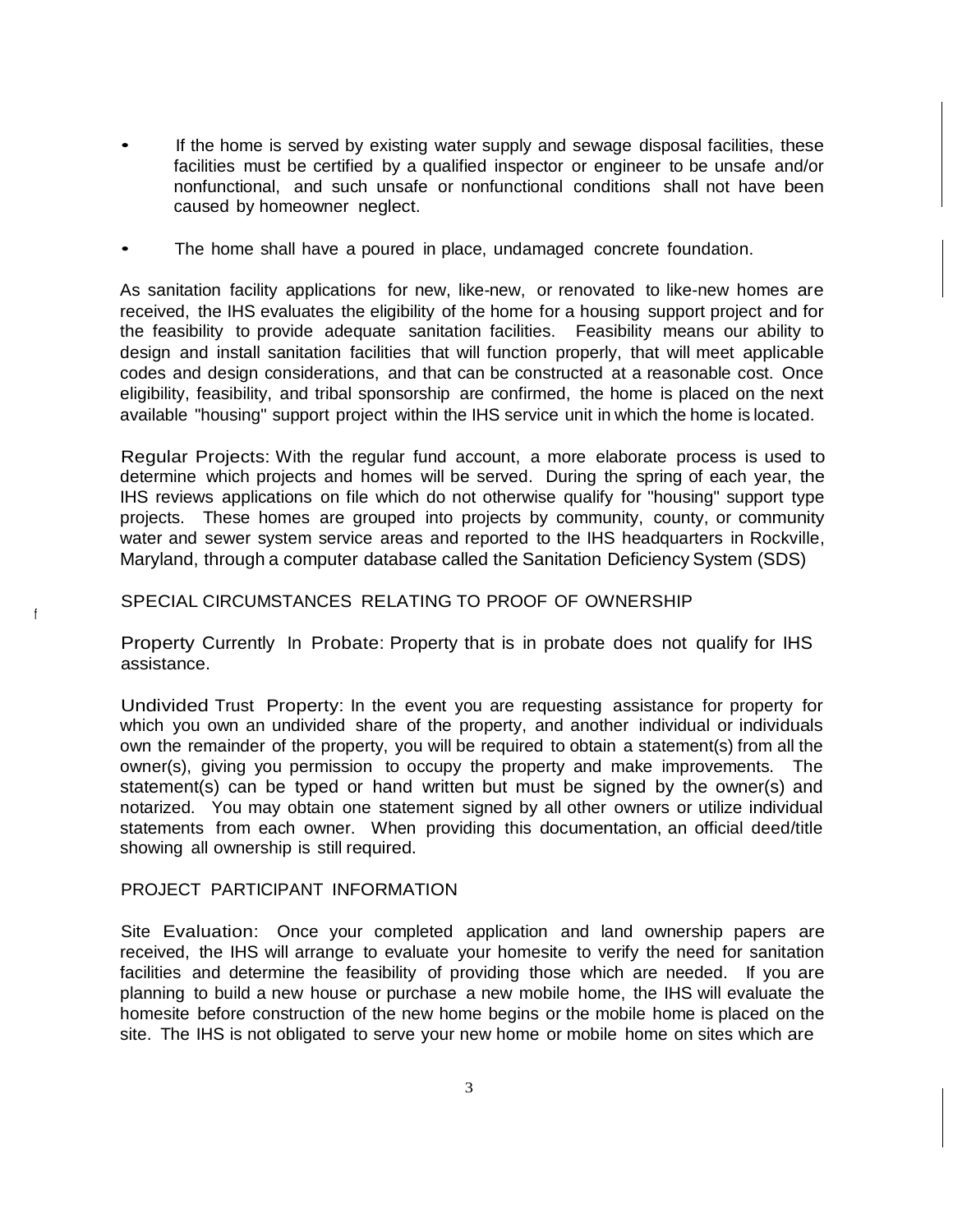determined by the IHS to be technically or economically unfeasible to construct safe, adequate sanitation facilities. Once your site has been evaluated by the IHS and determined acceptable for the provision of sanitation facilities, you will be considered for placement on an active project (if slots are available) or on a future project if all active projects are filled.

**Feasibility:** It must be technically and economically feasible to provide safe, adequate sanitation facilities to your home before you will be added to a project. The IHS is committed to provide you with the safest, most reliable water supply and waste disposal facilities available. In order to achieve this the IHS provides connection to community water distribution and sewer systems whenever possible. The IHS will not provide an individual water supply well for a home when community water is available. In addition, the IHS will not provide individual water supplies to homes that have lost their connection to community systems due to lack of payment of their utility bill. However, the IHS will encourage the homeowner to work with the utility company in order to reestablish service. The IHS will **not** connect unwilling individuals to community systems. If you wish facilities other than those recommended by the IHS, **you** are free to obtain those facilities from a private contractor at your own expense and at no cost to the Government. If individual onsite water supply and sewage disposal facilities are needed, your homesite must be large enough to accommodate these facilities with the proper separation distances between the well or water service line and the sewage disposal system, between the facilities and the property lines, and between the house and the facilities. If an on-site septic system is required, the soils, site drainage, and site layout must be suitable for this type of system. The cost of the facilities must be within the Portland Area IHS's unit cost threshold for water supply and sewage disposal facilities as defined by the Sanitation Deficiency System.

**Minimum Home Construction Standards:** The home must be your permanent residence and capable of being occupied 24 hours a day, 365 days of the year. The structure must be sound, must be insulated, and must have a heating system that is capable of maintaining a minimum temperature of 70 degrees during the coldest weather in the area with even distribution of the heat throughout the house. The home must be served by a commercial electric utility and have an electrical system that is capable of supplying electrical energy to a water heater and/or a well pump, if necessary. The IHS is not funded for and will not provide structural improvements,finish carpentry work to walls or floors, nor electrical upgrades or wiring within your house. Travel trailers, motor homes, and camp homes do not qualify for service. Mobile home must be permanently placed on the site, blocked leveled, tied down, towing tongue and wheels removed, and skirted.

**Plumbing:** The IHS does not provide interior plumbing facilities for BIA HIP new or renovated homes, other new homes, or mobile homes. If your plumbing needs repairs, the IHS will be happy to assist you in locating a private plumber to perform the repairs at your expense.